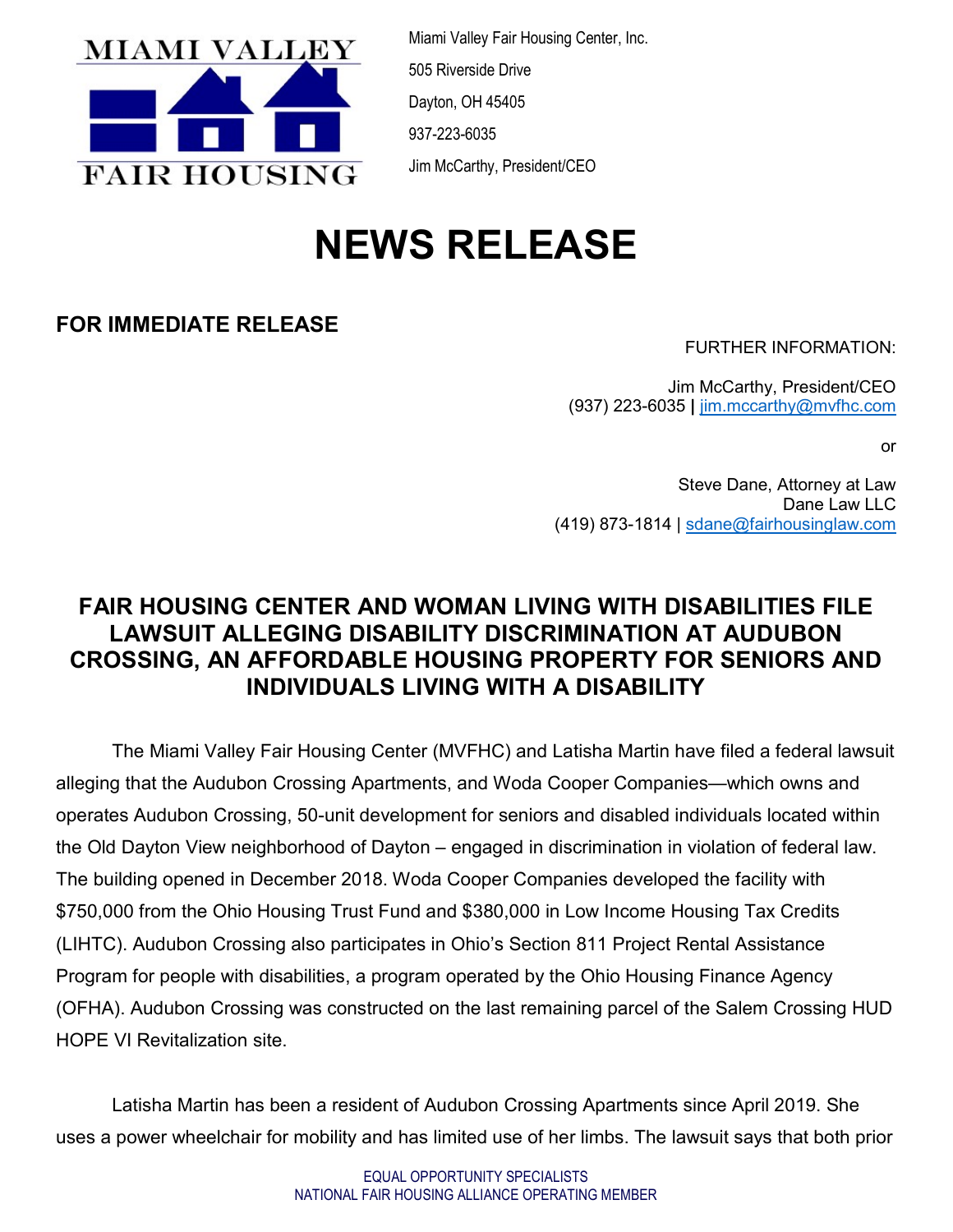#### NEWS RELEASE FAIR HOUSING CENTER & WOMAN LIVING WITH DISABILITIES FILE FEDERAL LAWSUIT January 14, 2021 Page 2

to and after moving into the apartment, Ms. Martin requested a reasonable accommodation under the federal Fair Housing Act and the federal Rehabilitation Act to Defendants' operations. Ms. Martin's issue was related to opening and closing the door where she enters and exits her unit. Latisha's limited reach and dexterity required her to angle her wheelchair to allow her to unlock the door, lean to turn the handle without falling from her wheelchair and then push, and hold the door open with her wheelchair to enter her apartment at Audubon Crossing Apartments. In doing so, her wheelchair was being damaged. Additionally, she had concerns related to whether or not the door was causing an additional fall/tipping hazard and the additional time it took her to enter the unit creating potential safety hazards caused by such a delay.

"Cases like Latisha Martin's demonstrate why the Miami Valley Fair Housing Center is a critical resource in our community. Without the Fair Housing Center's assistance, Ms. Martin would likely still not have her requested accommodations/modifications," said Ronald Jackson, Chair of the Board of Directors of the Miami Valley Fair Housing Center.

The lawsuit alleges that on March 1, 2019, Latisha Martin submitted a request for reasonable accommodation and/or modification. The request was for an automatic door to be installed, along with other items to make the unit more accessible. It was 132 days later, in mid-July before Woda Cooper Companies responded denying this first request for an accommodation or modification regarding the automatic door. The stated reason for the denial was excessive cost. However, the lawsuit alleges that Woda Cooper's denial of Latisha's request was untrue and unreasonable, and not supported by any legitimate business justification, and that Woda Cooper failed to engage in a meaningful interactive dialogue to determine what Latisha truly needed, in an effort to find possible alternative solutions.

Ms. Martin and her support staff re-submitted requests for an automatic door in late July, August and September, which were each denied for shifting reasons. The lawsuit alleges that each of Woda Cooper's denials of Latisha's request was untrue and unreasonable, and not supported by any legitimate business justification, and that Woda Cooper repeatedly failed to engage in a meaningful interactive dialogue to determine what Latisha truly needed, in an effort to find possible alternative solutions.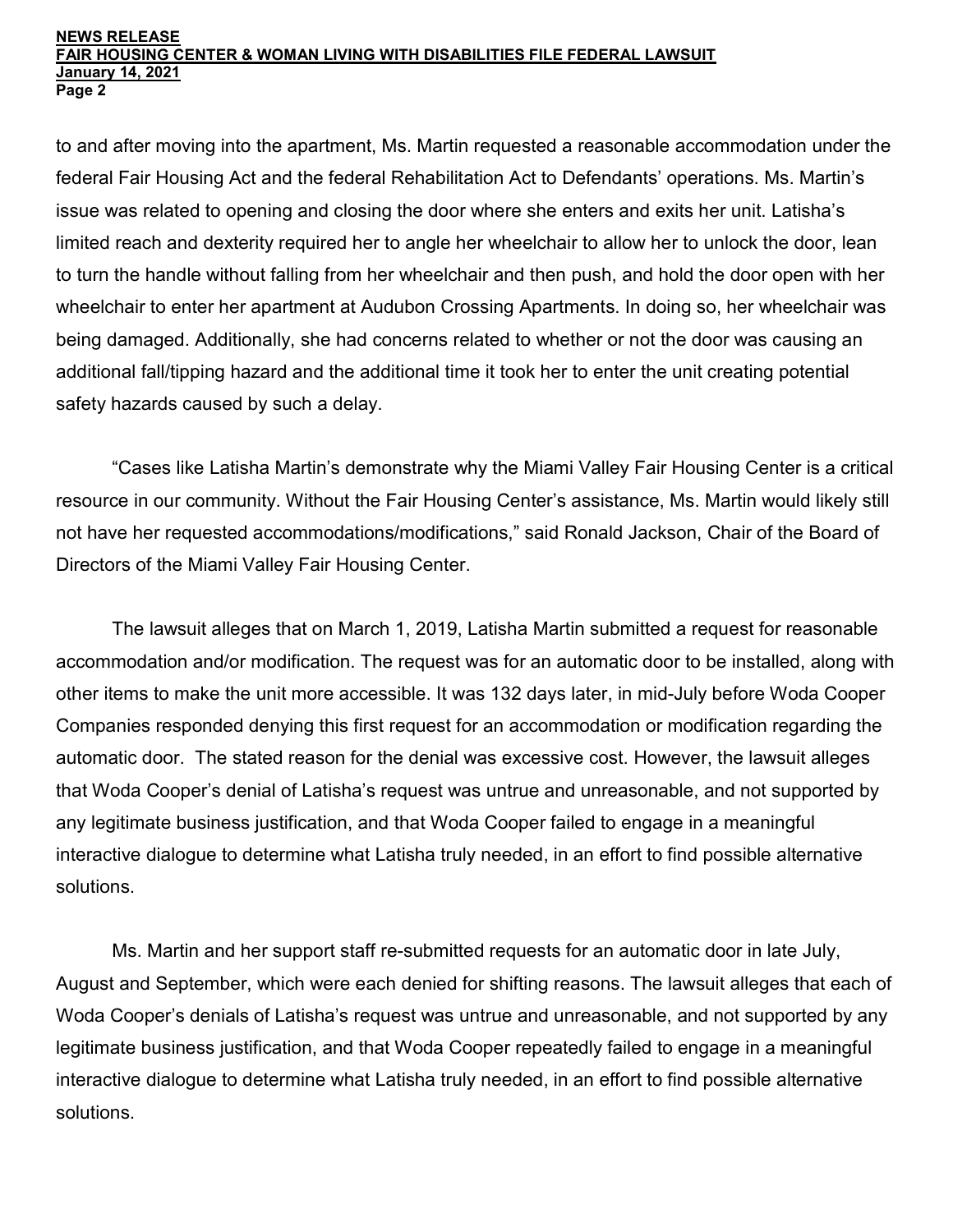#### NEWS RELEASE FAIR HOUSING CENTER & WOMAN LIVING WITH DISABILITIES FILE FEDERAL LAWSUIT January 14, 2021 Page 3

In November 2019, Ms. Martin and her support staff requested permission to have a new door opener installed if Ms. Martin was able to find the funding necessary to complete the project. Two weeks later, Woda Cooper issued another denial indicating that an automatic door opener on her unit could not be approved, even if Ms. Martin paid for it, because it would be unsafe. The lawsuit alleges that this fourth reason for denial was also untrue.

"It is difficult to understand how Woda Cooper Companies, which promotes itself as a company that "leads the affordable housing industry" can get such basic principles of the Fair Housing Act and Rehabilitation Act so wrong multiple times and issue four separate written denials, all with specious rationale," said Jim McCarthy, President/CEO of the Miami Valley Fair Housing Center.

Ms. Martin contacted the Miami Valley Fair Housing Center (MVFHC) for assistance. MVFHC advised Ms. Martin of her options to ensure she had access to fair and equal housing opportunities. After discussing her options, Ms. Martin decided to attempt to resolve the complaint through the administrative process rather than in federal court. MVFHC assisted in the preparation of Ms. Martin's administrative complaint to be filed with the City of Dayton Human Relations Council, a Fair Housing Assistance Program (FHAP) funded by the U.S. Department of Housing and Urban Development (HUD).

The Dayton Human Relations Council conducted an investigation, and on December 8, 2020, the Human Relations Council's Board of Directors found Probable Cause that disability discrimination occurred against Ms. Martin, and that MVFHC diverted resources and had its mission to eliminate housing discrimination frustrated by Woda Cooper's actions.

"Woda Cooper's website boasts that Woda Cooper Companies owns and operates more than 350 properties and 14,000 housing units in 15 states in the Midwest, Mid-Atlantic and Southeast. Any company controlling that many units of affordable housing must be held accountable to providing individuals living with disabilities their rights under the federal Fair Housing Act," McCarthy continued.

As a direct consequence of the filing of the administrative complaints, and while the Dayton Human Relations Council complaints were pending and under investigation by the DHRC, Woda Cooper finally agreed to purchase and install a door opener for Ms. Martin's dwelling unit that met her